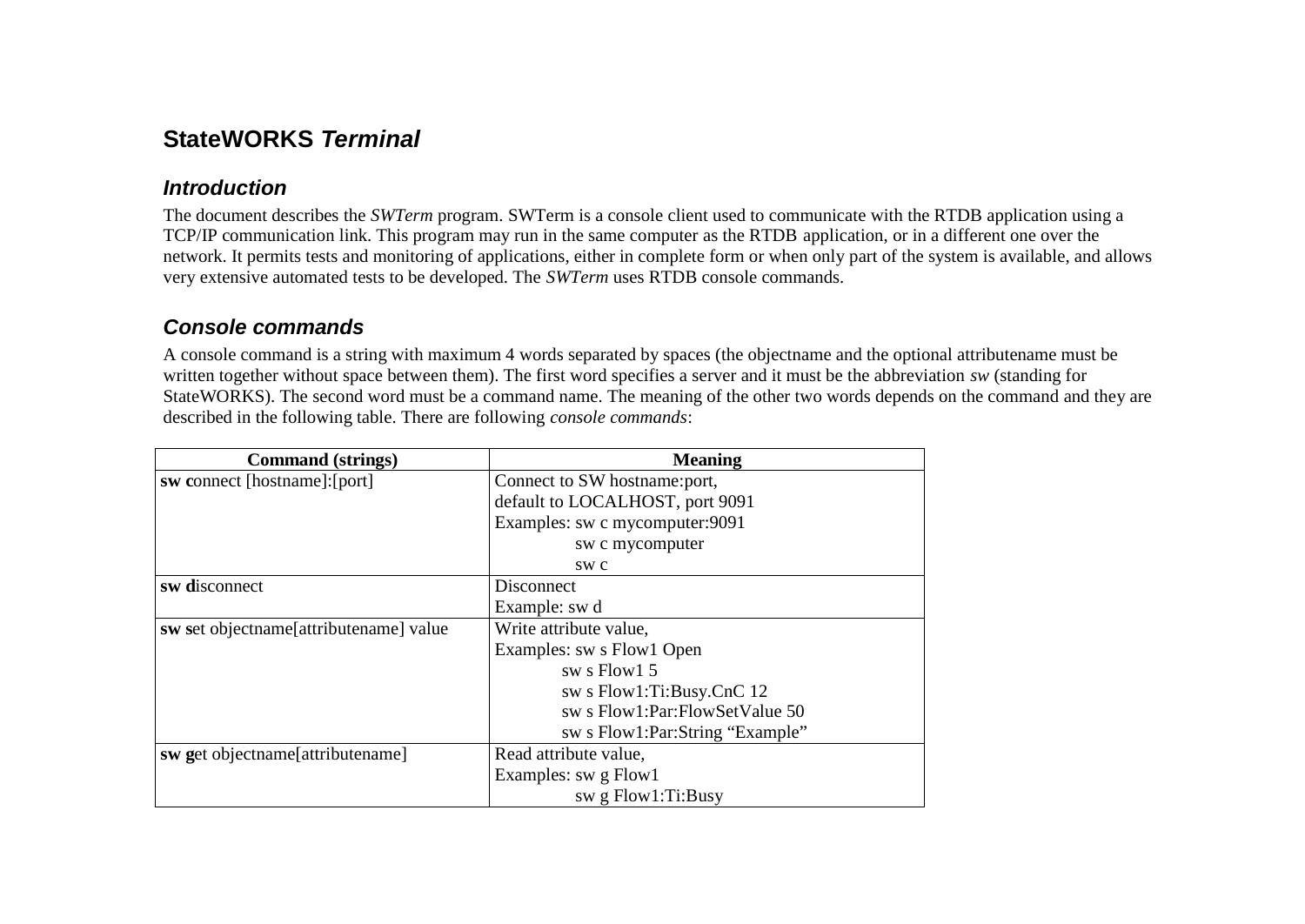| sw g Flow1:Ti:Busy.CnC                                    |
|-----------------------------------------------------------|
| sw g Flow1:Ti:Busy.                                       |
|                                                           |
| Get the list of all objects belonging to vfsmname         |
| Get the list of all objects belonging to unit ame         |
| Get the last alarm                                        |
| Get the info about alarmname                              |
| Get the list of vfsmname states                           |
| Get the list of cmdname commands                          |
| Advise attribute                                          |
| Examples: sw a Flow1                                      |
| sw a Flow1:Ti:Busy                                        |
| sw a Flow1:Ti:Busy.CnC                                    |
| Unadvise attribute                                        |
| Examples: sw u Flow1                                      |
| sw u Flow1:Ti:Busy                                        |
| sw u Flow1:Ti:Busy.CnC                                    |
| Get the list of all object names of a given type. Missing |
| objecttype means get all object names.                    |
| Example: sw o ti                                          |
| SW <sub>0</sub>                                           |
| Get object numbers of all object types                    |
| Get number of all objects                                 |
| Get number of objecttype                                  |
| Get configuration file path                               |
|                                                           |

Comments:

- Be aware that only commands name and objecttype are case insensitive.

- The command name can be shortened (the text in bold is sufficient).

- The content of parenthesises is optional. The default attributes see table below.

- A pseudo attribute (.) for **get** command means "get all object attributes". Display format: one line as in SWMon.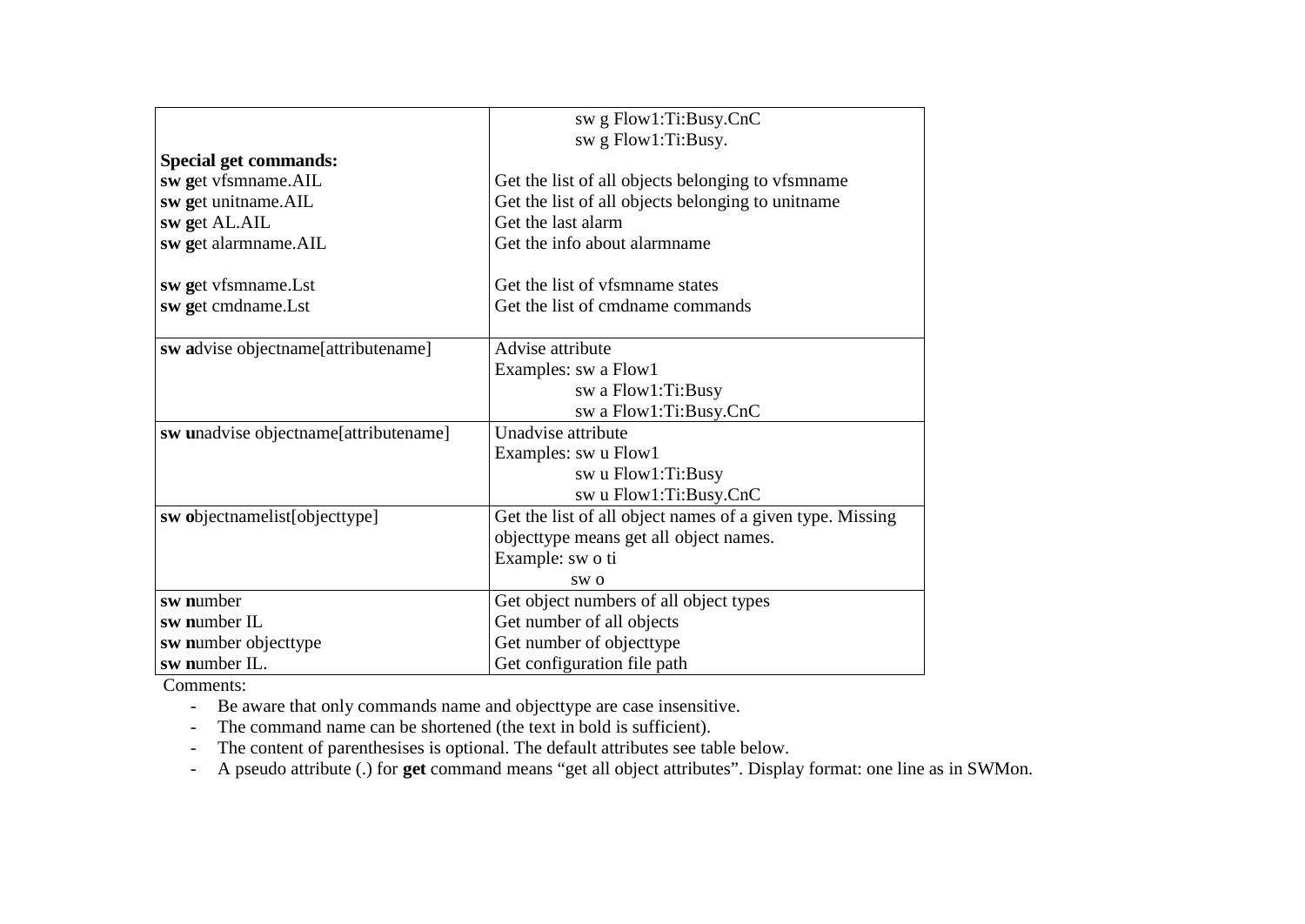#### *Attributes*

The Appendix 1 lists all attributes and their usage. All attributes are 4 characters, the first character being a dot.

### *Default attributes*

The usage of short commands with default attributes is important considering the importance of attributes we are interested in – in most cases we just want to see the most important attribute of the object: its state or the data value

For "input" (e.g. TI) objects which "state" is used for control, the default attribute is the state either as a number **.Val** or as a name **.StN.** For "output" (e.g. NO) or "data" (e.g. PAR) objects the default attribute is the data value which they store. The default values are defined for all objects while using the **get** command; with the **set** command they do not make sense for some objects.

| Object type    |                              | <b>Default Attributes</b> | <b>Remarks</b>                                            |
|----------------|------------------------------|---------------------------|-----------------------------------------------------------|
|                | for set                      | for get                   |                                                           |
| <b>VFSM</b>    | $\overline{\phantom{0}}$     | .StN                      |                                                           |
| <b>CMD</b>     | PeV                          | .PeV                      |                                                           |
| <b>TIMER</b>   | CnC                          | .StN                      |                                                           |
| <b>CNT</b>     | CnC                          | .StN                      |                                                           |
| <b>ECNT</b>    | .CnC                         | .StN                      |                                                           |
| DI             |                              | .PeV                      |                                                           |
| D <sub>O</sub> | $\overline{\phantom{0}}$     | Val.                      |                                                           |
| <b>SWIP</b>    | $\overline{\phantom{0}}$     | .StN                      |                                                           |
| <b>STR</b>     | $\overline{\phantom{0}}$     | .StN                      |                                                           |
| PAR            | .Dat                         | .Dat                      |                                                           |
| <b>DAT</b>     | .Dat                         | .Dat                      |                                                           |
| <b>UDC</b>     |                              | .Dat                      | Dat is the counter value.                                 |
| NI             | $\blacksquare$               | .Dat                      |                                                           |
| NO             | $\mathbf{Val}^{\mathcal{D}}$ | .Dat                      | Set: $1 > \text{Of}$ ; $2 > \text{On}$ ; $3 > \text{Set}$ |
| <b>XDA</b>     | Val.                         | Val.                      |                                                           |
| <b>TAB</b>     | .Val                         | Val.                      | It is an index. (Advise does not work)                    |
| <b>OFUN</b>    |                              | .Val                      | It is the function return value.                          |
| AL             | .Ack                         | .StN                      | By .Ack any value will do                                 |
| <b>UNIT</b>    |                              | .AIL                      | Objects list                                              |

1) For Set = 1 and Set=3 and active Advise (.StN and .Val) RTDB generates two events,

which correspond to values 0 (OFF) and 3 (CHANGED).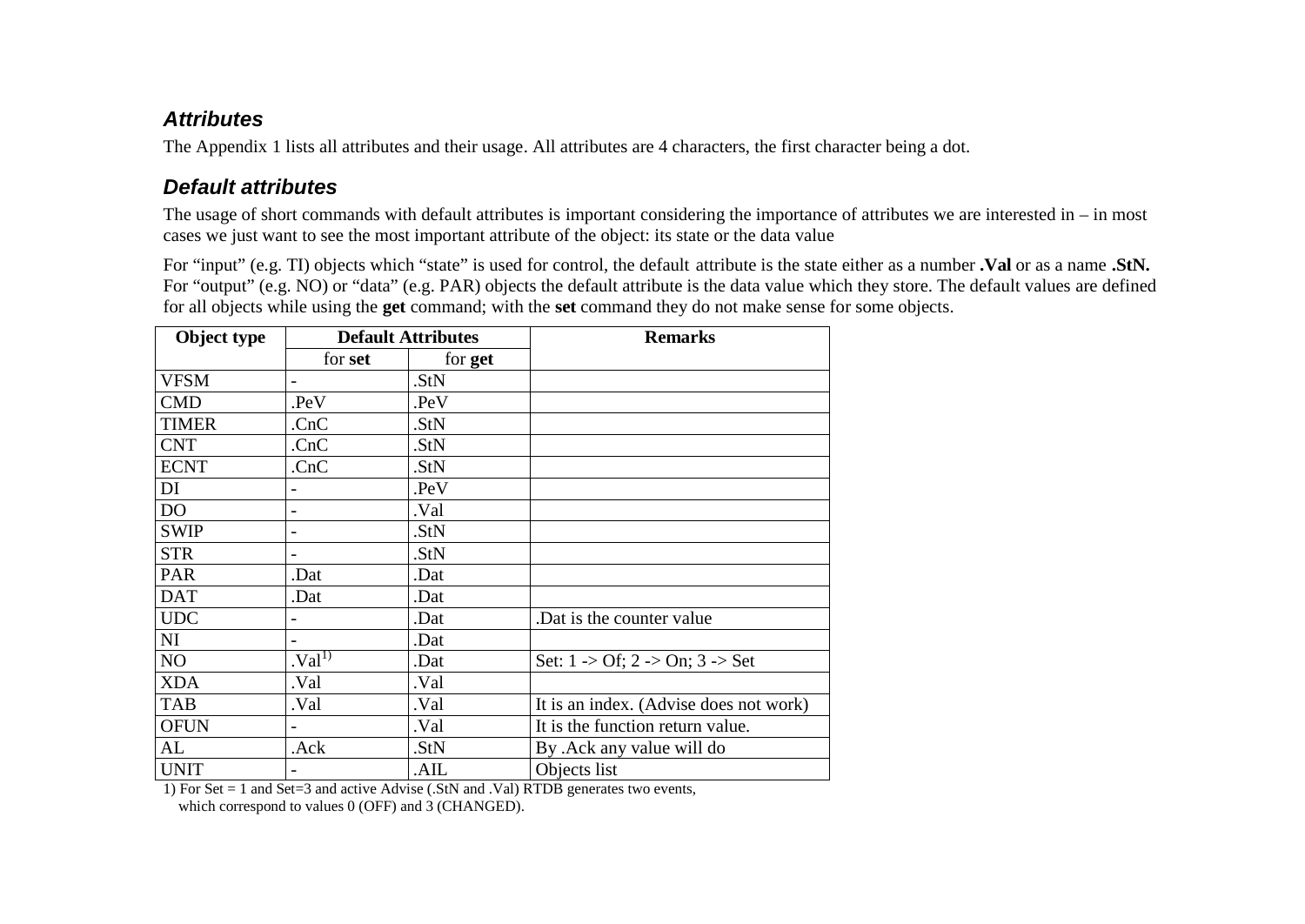## *Use of SWTerm*

*SWTerm* program is a kind of SWMonitor on a command line (i.e. console client). The *SWTerm* is responsible for connection / disconnection with RTDB. While running the *SWTerm* a user can communicate on the command line with RTDB using *console commands*. The *SWTerm* runs on the same computer where the RTDB application is started or on a remote computer. The remote user can start the local *SWTerm* using Telnet.

In principal *SWTerm* is used to set / display values in / from RTDB. Sending *advise* command we get replies on the command line which occur at random fashion. But it is a typical problem with a console programs and we have to live with this inconvenience.

The program is started with 3 (optional) arguments:

- -lLogFileName
- $\bullet$  -r
- -cCmdFileName.

The program displays Help by entering the *h* key.

The program terminates by entering the *q* key.

The entries are always logged. If started without the –l argument the log file is given the default name *SWTerm.log*. If tarted with the –r argument the responses are also written into the log file. The responses always begin with an arrow "->".

If started without the –c argument the entries are taken from the command line, otherwise they are read line-by-line from the CmdFileName file. After each line the program waits for *enter* key. Note that in some cases SWMon can be used, at the same time, to provide a more convenient view of the system under test. If the content of the command file is exhausted *SWTerm* switches to the command line mode. When preparing a command file we can also insert comments: any line which does not begin with "sw" is treated as a comment.

The log file allows previous command sequences to be repeated. The old log file must be renamed before used as a command file; otherwise it will be immediately overwritten by the new log file. While running the *SWTerm* with such a command file the responses are treated as comments and ignored. A log file which is run as a command file should produce the same log file if the RTDB has not changed.